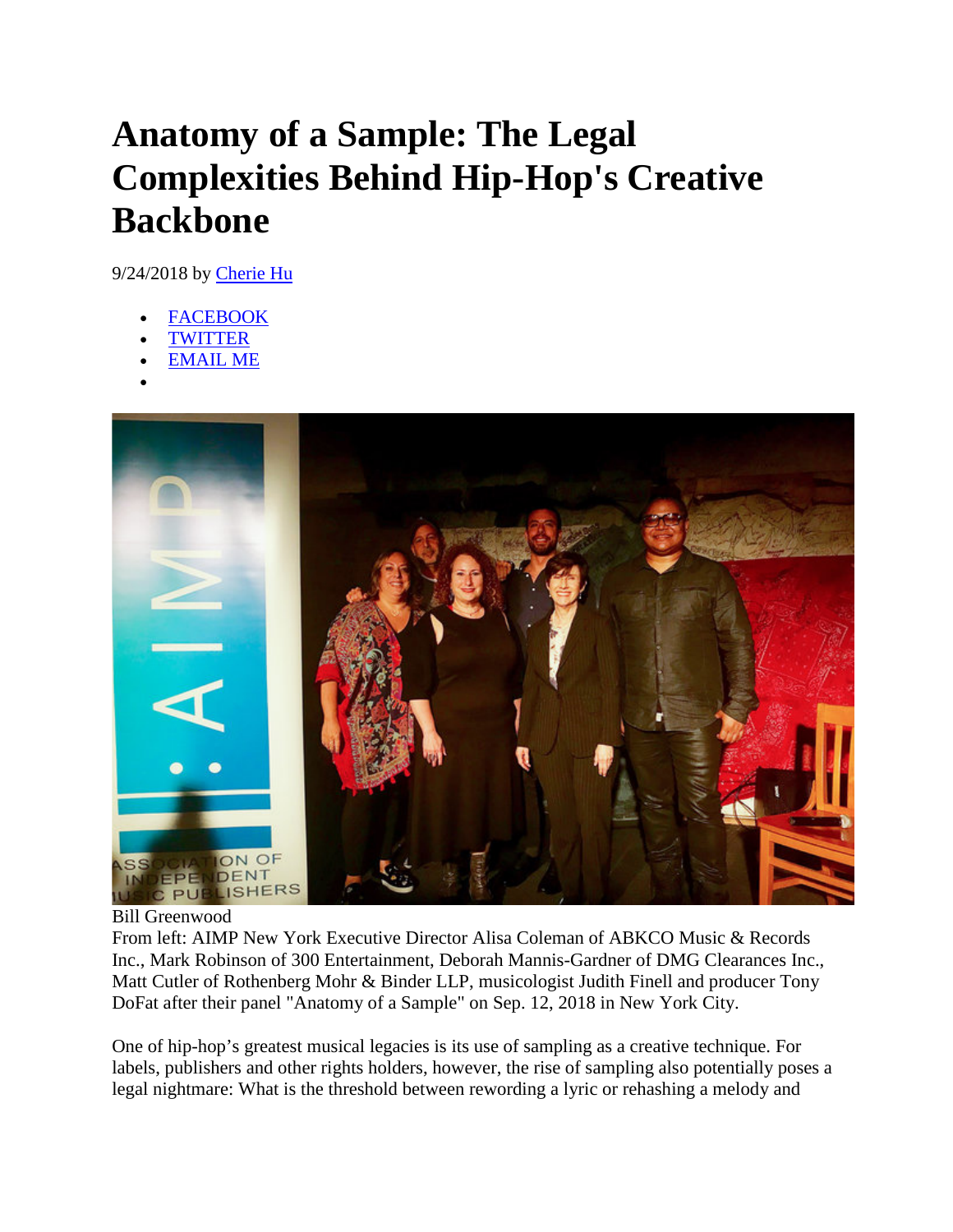infringing on valuable copyright? How do we leverage hip-hop's imitative foundations and fastpaced release culture without getting broiled in [multimillion-dollar lawsuits?](https://www.billboard.com/articles/news/8257580/blurred-lines-appeal-pharrell-robin-thicke-marvin-gaye-legal-analysis) Has technology made the legal aspects of sampling -- from tracking down copyright holders to signing paperwork and paying stakeholders properly -- easier or harder?

Music-industry veterans debated these questions at the panel event "Anatomy of a Sample," hosted in New York City on Sep. 12 by the Association of Independent Music Publishers (AIMP). Speakers included **Judith Finell** (president of [Judith Finell MusicServices](http://www2.jfmusicservices.com/)  [Inc.](http://www2.jfmusicservices.com/) and lead musicologist for the [Marvin Gaye](https://www.billboard.com/music/marvin-gaye/chart-history) family in their "Blurred Lines" dispute against [Robin Thicke](https://www.billboard.com/music/robin-thicke/chart-history/) and [Pharrell Williams\)](https://www.billboard.com/music/pharrell-williams/chart-history), **Deborah Mannis-Gardner** (president/owner of DMG Clearances), **Matt Cutler** (partner at Rothenberg, Mohr & Binder LLP), **Mark Robinson** (head of business and legal affairs at 300 Entertainment), **Tony DoFat** (producer who has worked with the likes of [Diddy,](https://www.billboard.com/music/puff-daddy/chart-history) [Mary J. Blige,](https://www.billboard.com/music/mary-j-blige/chart-history) [Queen Latifah](https://www.billboard.com/music/queen-latifah/chart-history) and [Will Smith\)](https://www.billboard.com/music/will-smith/chart-history) and moderator **Alisa Coleman** (COO of ABKCO Music & Records and executive director of AIMP's New York chapter), who were joined by several dozen AIMP members in the audience.

One point of near-unanimous agreement among the panelists: in a music landscape dominated by hip-hop, avoiding samples altogether as a legal cop-out is both difficult and futile. "Trying to make hip-hop without sampling is like trying to make fried chicken without chicken," said Dofat. "You have to be really creative to pull that off."



**[Read More](https://www.billboard.com/articles/business/8463320/business-beats-beathustle-help-musicians-paid-hip-hop-sample)**

**[The New Business of Hip-Hop Beats: How One Company](https://www.billboard.com/articles/business/8463320/business-beats-beathustle-help-musicians-paid-hip-hop-sample)  [Gets Musicians Paid For Creating Samples](https://www.billboard.com/articles/business/8463320/business-beats-beathustle-help-musicians-paid-hip-hop-sample)**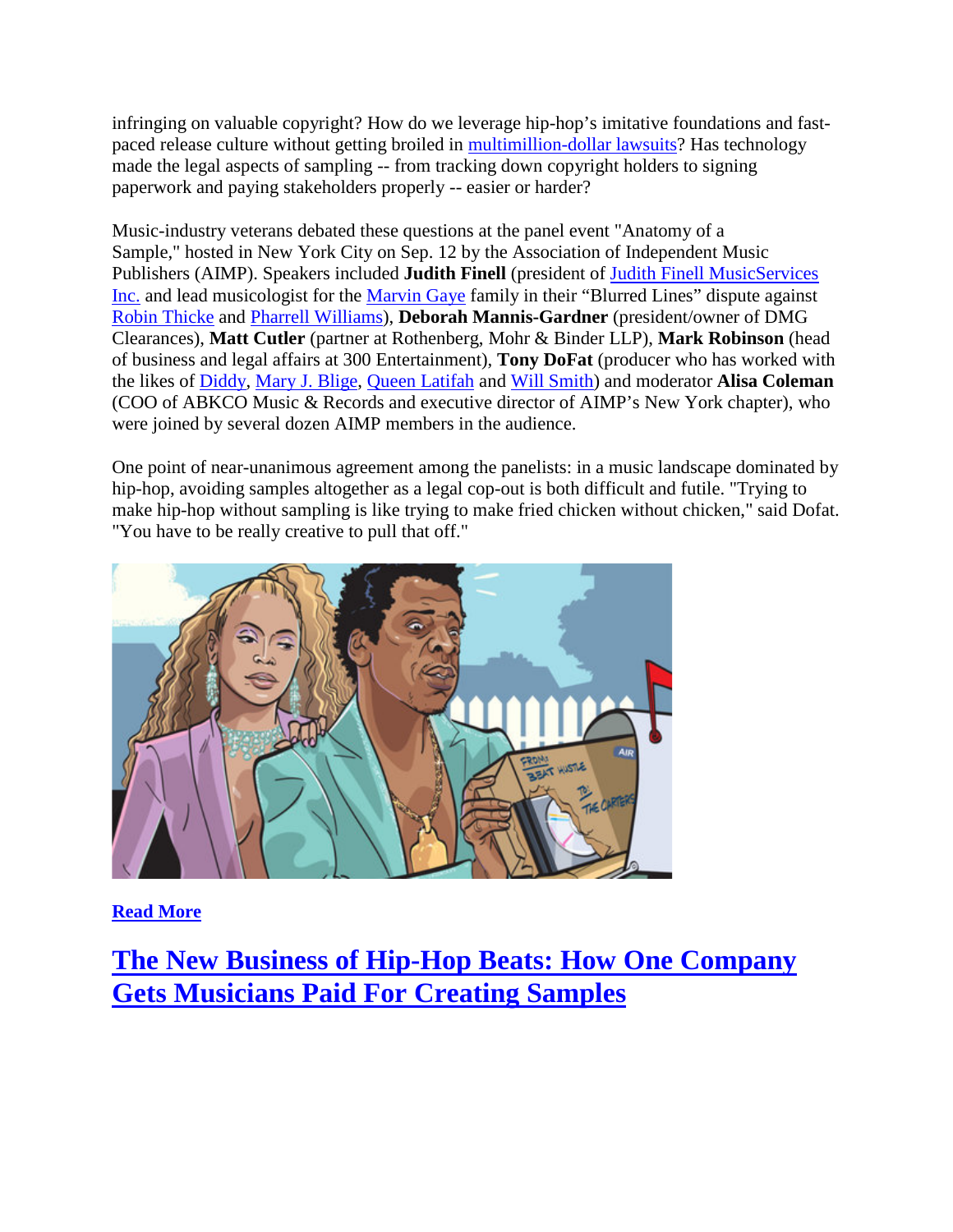Dofat kicked off the conversation by walking the audience through some of the first tracks he produced with Diddy -- including Mary J. Blige's 1992 single "What's the 411?," which samples a bass line from funk/soul band [Ohio Players'](https://www.billboard.com/music/ohio-players/chart-history/) "Pride and Vanity."

"Diddy and I used to go to clubs and study how people reacted to the DJ," said Dofat. "One time a breakbeat from an Ohio Players song came on and the crowd went crazy, and Puff said, 'Hey, write that down.' Then we went into the studio and mixed Mary J. Blige with an Ohio Players sample. It became an instant hit when we put it out, but we had no idea we were shaping black music at that time."

Dofat then showed the audience his sprawling Dropbox collection of samples from obscure records around the world. Some of the folders' titles referred to specific instruments and sounds (e.g. snares, hi-hats), while others were more vague and humorous -- such as "Indian dude on a rug," which referred simply to the image on the original album cover. "Unfortunately, I don't have any publishing information for a lot of these files yet," said the producer, eliciting chuckles from the audience.

Far beyond Dropbox alone, several other technological developments over the past decade have transformed sampling culture. Audio recognition technology has improved drastically since the '90s, such that many professionals now use apps like Shazam to help identify samples and their rights holders. In addition, contrary to producers' historically secretive practices around collecting samples, streaming and P2P file-sharing platforms are the new "crate-digging" sites, radically democratizing source material and allowing anyone from around the world to upload and discover deep catalog.

Legal specifics in sample clearance agreements have also shifted with the industry's growing confidence in hip-hop's cultural and financial sustainability. "When we first started, we were told that hip-hop and rap were 'just a phase,'" said Mannis-Gardner. "We were getting \$500 media buyouts that included all the rights." For instance, Mannis-Gardner cleared rapper [Me Phi](https://www.youtube.com/watch?v=oIqcAEJ23bE)  [Me'](https://www.youtube.com/watch?v=oIqcAEJ23bE)s song "Keep It Goin'," which samples the "hey hey" from [James Brown'](https://www.billboard.com/music/james-brown/chart-history/)s "The Payback" and was selected as the theme song of Fox TV show *TriBeCa*. In that deal, Fox bought out all the synchronization rights to the new song, instead of sharing it with the original artists and publishers.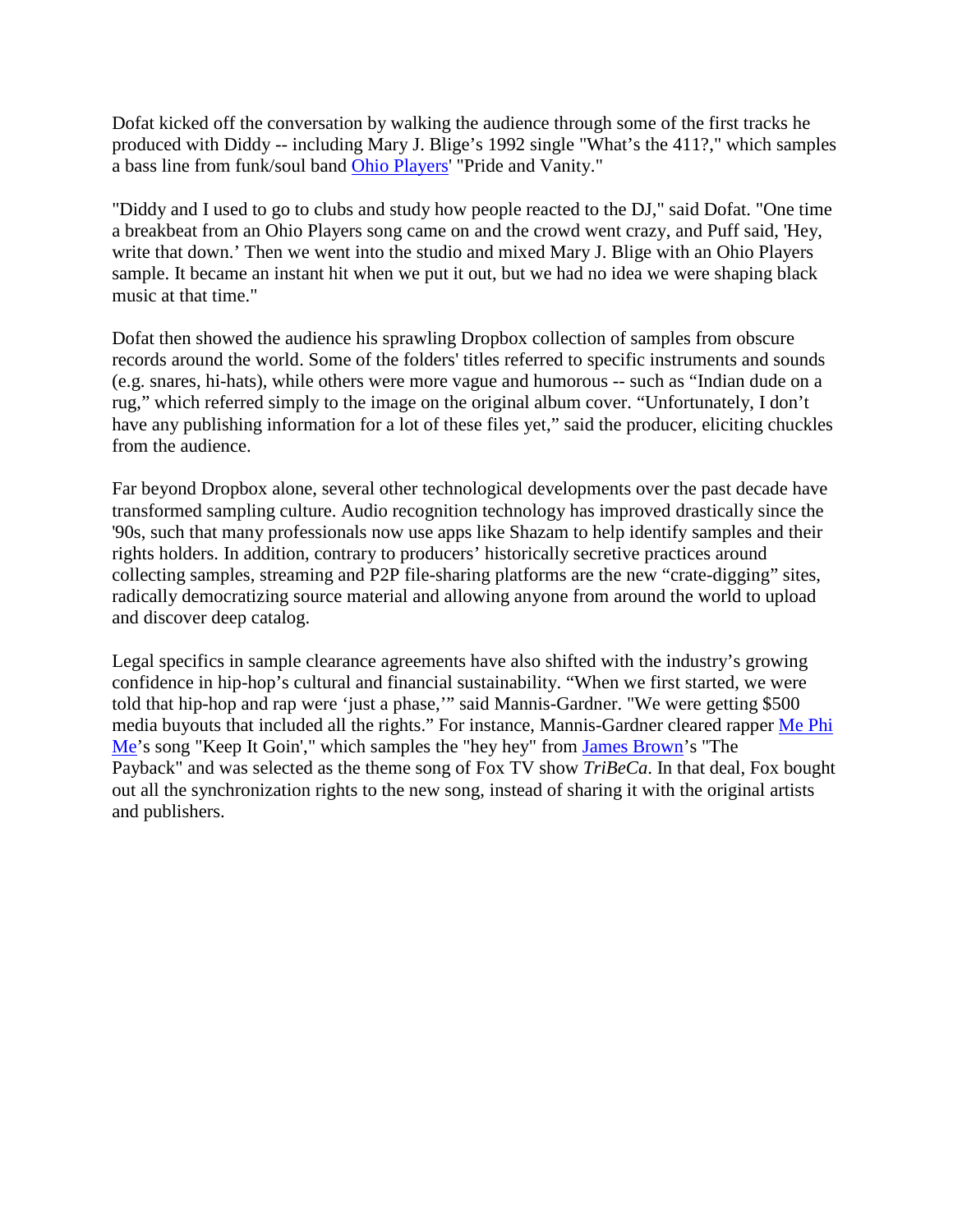

## **[Read More](https://www.billboard.com/articles/columns/hip-hop/8470522/aretha-franklin-rap-samples)**

## **[10 Hip-Hop Songs That Sampled Aretha Franklin](https://www.billboard.com/articles/columns/hip-hop/8470522/aretha-franklin-rap-samples)**

Nowadays, flat-rate buyouts are rare; instead, the publishers behind a sample normally ask for a percentage of the new copyright in addition to one-off, non-recoupable licensing fees of \$3,000 or more, industry sources say. Which parties are involved in sample negotiations depends on what type of sampling is being done in the new work. Lifting directly from the original master (e.g. sampling James Brown's "hey hey" vocal) requires clearing both the publishing and master rights of the original source, while interpolation (e.g. reciting the lyrics or re-recording any other musical aspect of the original composition) requires negotiating only with the publishing side.

Unlike with publishing, the master rights owner of the sampled material usually doesn't get to own a piece of the new copyright, but still takes a percentage of revenue from streaming and third-party licensing. Moreover, the non-recoupable fee normally comes directly out of the new artist's own budget: "the artist is on the hook to give up whatever royalty they're set to receive in their recording deal to the owners of the original work that's being sampled," said Cutler. "Other than paying upfront advances, the record company doesn't always take a hit."

That said, labels still exert significant power as a content gatekeeper. "We sometimes have hard conversations with the artist and say, 'Listen, we can't clear this sample so you have to take it off this record, or else it's not coming out,'" said Robinson.

As hip-hop continues its reign as the [most-consumed](https://www.billboard.com/articles/columns/chart-beat/8085975/us-music-consumption-up-2017-rb-hip-hop-most-popular-genre) genre in the U.S., sample clearance has become a necessary ordeal for a growing number of rights holders. Industry sources say that major labels and publishers now need to obtain third-party consent for an average of 50 percent of the songs they release. What's more, the denial rate for samples is hitting historic lows, hovering at only around 1 to 2 percent overall.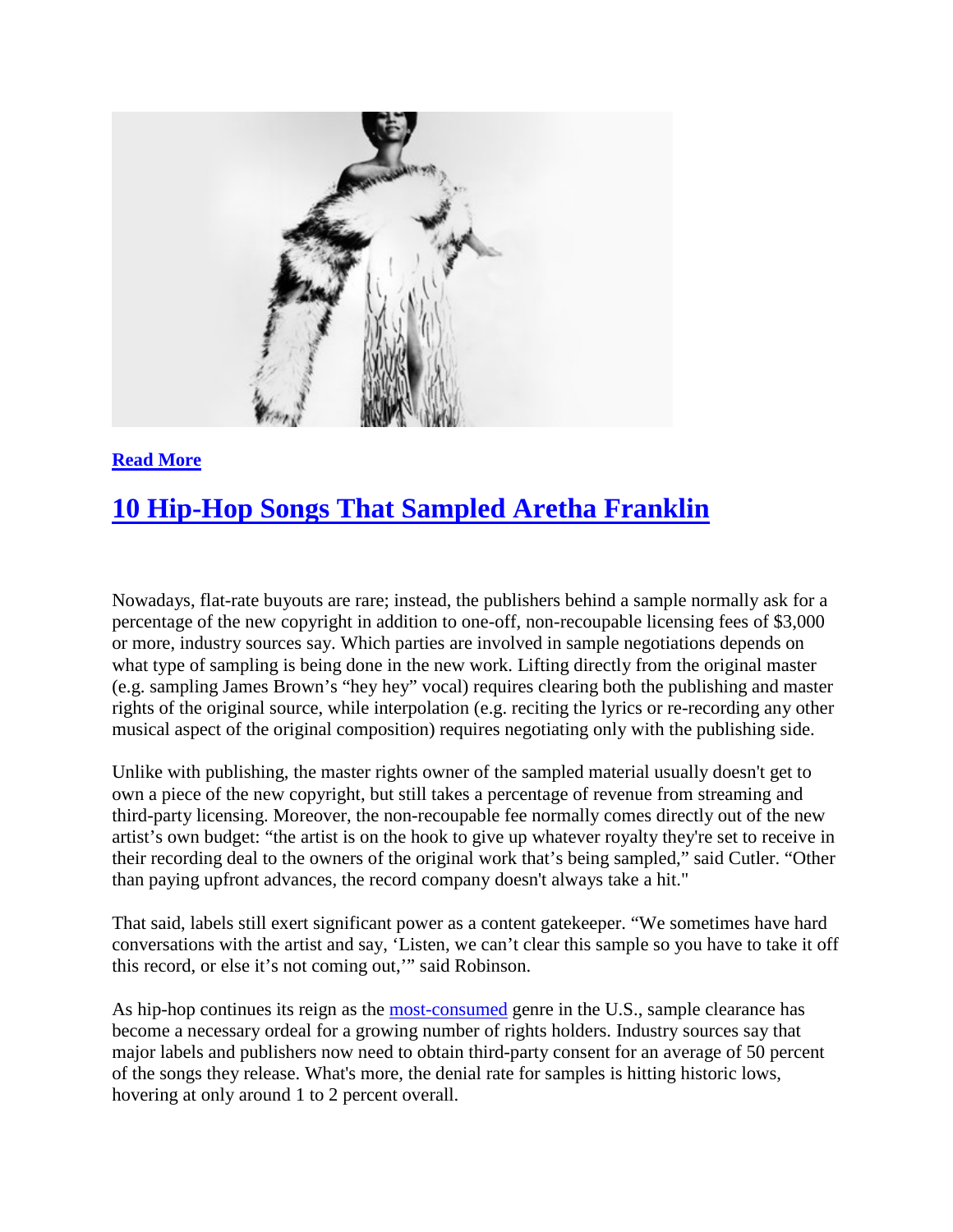"I think people are more open to clearing samples today, because it means money. It's lucrative business," said Mannis-Gardner. "There are so many artists like [Hamilton Bohannon](https://www.billboard.com/music/hamilton-bohannon/chart-history/) and [Syl](https://www.billboard.com/music/syl-johnson/chart-history/)  [Johnson](https://www.billboard.com/music/syl-johnson/chart-history/) whose catalogs or careers were essentially dead before sampling."

Yet publishers rarely talk with their songwriters about in-house sampling opportunities despite the financial potential. "Publishers should be saying to their writers, 'We have this whole catalog of songs that we'd love for you to work with, instead of having you look outside for material,'" said Coleman. "'Let's figure out how we can grow our bottom-line revenue with samples, on top of everything else.' Artists and producers should also be pitching the publishing side more often, because there are many songs that can easily be re-recorded without using the master."



**[Read More](https://www.billboard.com/articles/columns/hip-hop/8463080/teyana-taylor-ktse-kanye-west-sample-issues)**

## **[Numero Group Claims Kanye West Didn't Clear a Sample](https://www.billboard.com/articles/columns/hip-hop/8463080/teyana-taylor-ktse-kanye-west-sample-issues)  [on Teyana Taylor's 'K.T.S.E.' Album](https://www.billboard.com/articles/columns/hip-hop/8463080/teyana-taylor-ktse-kanye-west-sample-issues)**

Perhaps one of the biggest challenges in sampling are the stubborn administrative challenges: while the technique has matured far beyond its beginnings, the paperwork around it arguably has not.

"98 percent of copyright holders don't go to contract," claimed Mannis-Gardner. "Universal [Music Group] sends us an informal quote letter, but usually it says something like, 'if we were to do a contract, this is how it would look,' and it just has blanks in it. It's boilerplate. Warner/Chappell hasn't gone to contract once since we started working with them around 2009. This is mostly due to the difficulty of getting signatures from the sheer number of publishers, attorneys and other parties for a single agreement."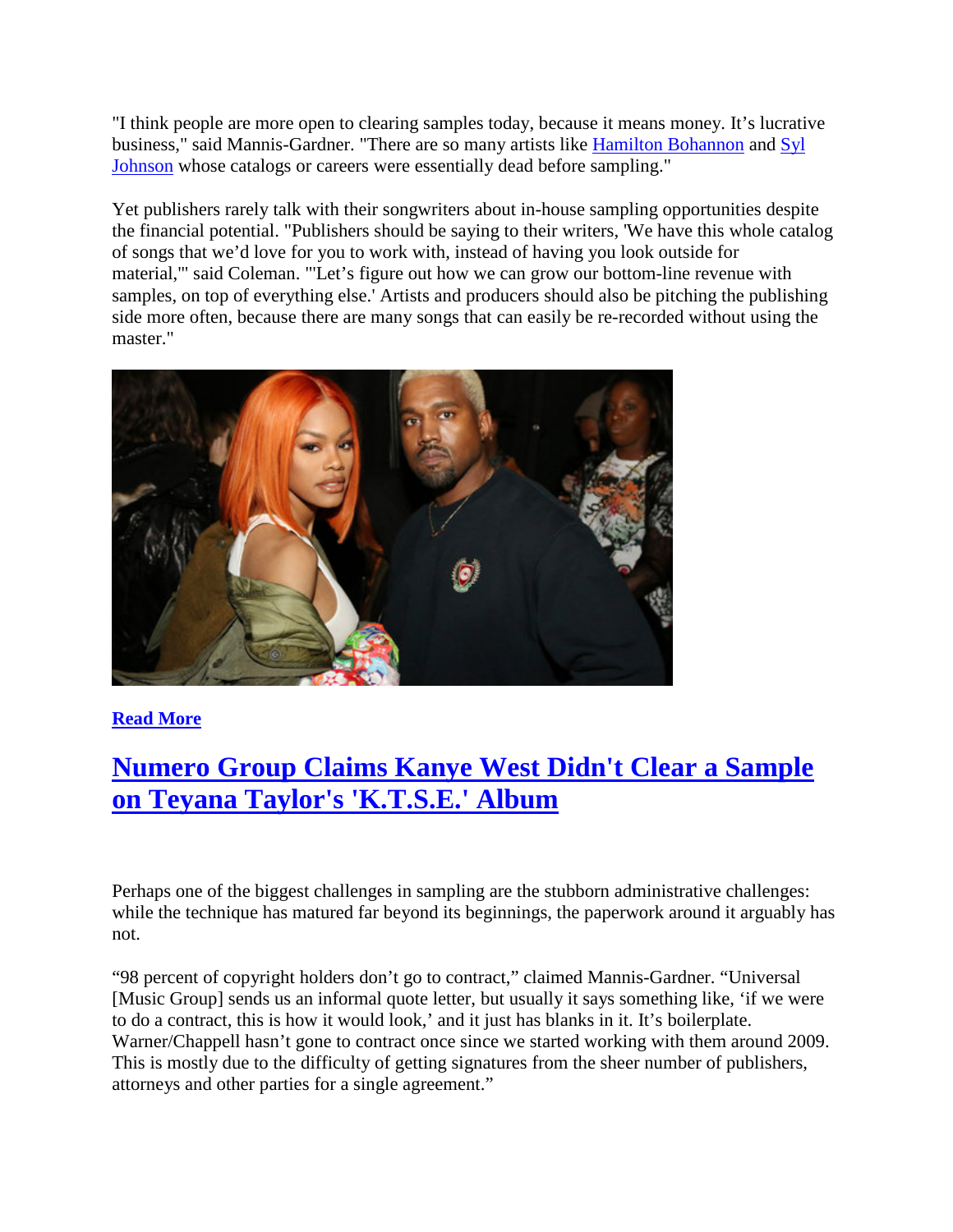The absence of paper trails arguably **hurts** emerging artists and producers the most. "It diminishes the value of your copyright in the long run if you don't have the proper paperwork and co-publishing agreements signed by everyone, if you can't prove your rights and your position of what you can and can't do in the future," said Coleman. "Clearly the majors feel differently, but I think the writers here in the room should be conscious of what that behavior's going to look like for their catalog down the line."

Such loose legal practices have given academically-trained musicologists like Finell unprecedented influence in the music business. While Finell is usually hired to evaluate cases that are brought to court after a record is released (such as the "Blurred Lines" case), industry professionals are increasingly hiring musicologists before a release as well, to ensure that a song's content does not count as infringement.

"The 'Blurred Lines' case has created a tremendous amount of fear in the music industry," said Finell. "As an artist, if you are using someone else's material in any way -- whether lifting, imitating or even transforming it -- to some extent that material was your source, and you have to take the risk as well as the reward in releasing that to the public. And even if you're Pharrell Williams, you don't always win."

Finell was also hired as a musical expert in the lawsuit that [Jimmy Castor](https://www.billboard.com/music/jimmy-castor/chart-history) filed against the [Beastie Boys](https://www.billboard.com/music/beastie-boys/chart-history) in 1987, for sampling the former's trademark phrase "Yo Leroy!" in the latter's single "Hold It Now, Hit It" without permission. The musicologist walked the panel audience through how she and her team use [spectrogram analyses](https://en.wikipedia.org/wiki/Spectrogram) to determine whether one excerpt of music sampled directly from another.

"It's important to realize that you can't just buy [spectrogram analyses] directly online and know what you're doing," said Finell, whose entire team holds doctorate degrees in musicology. "It takes quite a bit of knowledge and a lot of interpretive work around the musical significance around a given sample."

One widespread misconception about sampling is that there are hard-coded rules about what does and does not constitute a sample. Cutler shared a recent horror story in which one of his artist clients was not aware that samples less than five seconds long still had to be cleared. The party being sampled wanted to deny this particular use -- except the record was already out.

Trying to clear samples post-release remains a surprisingly common, if not dangerous, practice. ["Teyana Taylor'](https://www.billboard.com/music/teyana-taylor/chart-history)s label [Def Jam] gave me 24 hours to clear around 20 samples. That's not going to happen," said Mannis-Gardner. "We're still cleaning that album up. I know as publishers, that freaks you out: if it hasn't been registered properly, how are you going to collect your streaming royalties? How are you going to get that money?"

Technology may play a role in fixing these bottlenecks, with startups like [Tracklib](https://www.tracklib.com/) working not just to revive otherwise dormant back catalog, but also to streamline and automate the sample clearance process for producers and labels of all sizes. Through Tracklib's system, labels whose catalog is sampled would also receive a percentage of a wider variety of master revenue across